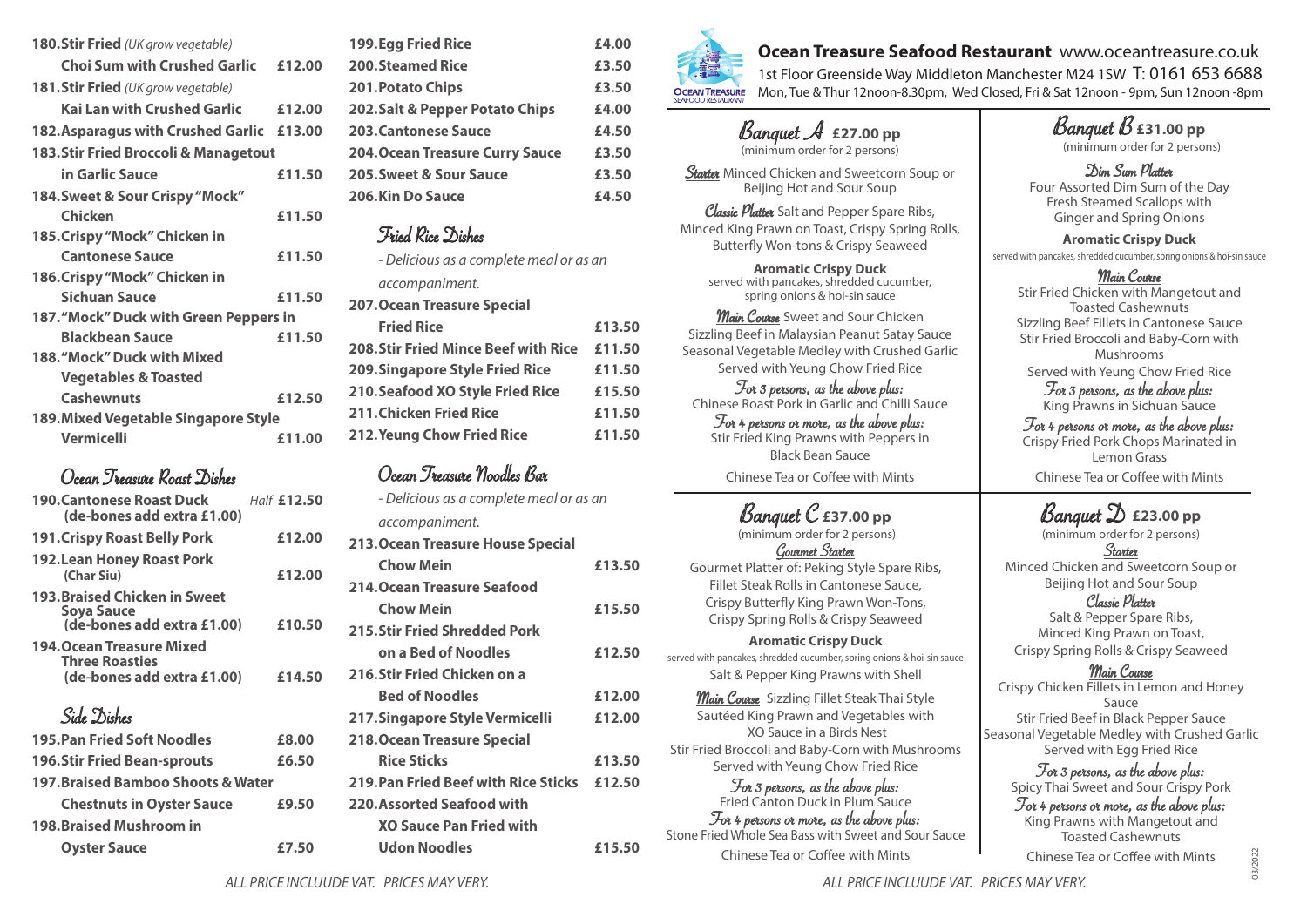# Banquet E **£41.00 pp**

(minimum order for 2 persons)

Starter Jade Seafood Soup Fresh Steamed Scallops with Ginger and Spring Onions

Salt & Pepper King Prawns with Shell

## Main Course

Sautéed King Prawn with Honey Peach served in a Birds Nest Fried Sliced Squid with Green Pepper and Blackbean Sauce Steamed Sea Bass with Spring Onion Served with Exotic Thai Style Seafood Fried Rice

For 3 persons, as the above plus: Stir Fried Scallops with

Celery and Mangetout in XO Sauce

#### For 4 persons or more, as the above plus: Deep Fried Crispy Oyster Served with Sweet and Sour Sauce

Chinese Tea or Coffee with Mints

# Vegetarian Banquet F

**£26.00 pp** (minimum order for 2 persons)

Starter Sweetcorn and Egg Soup or Vegetable Hot and Sour Soup

#### Vegetarian Platter

Salt and Pepper Crispy Tofu and Aubergine, Vegetable Crispy Spring Rolls Vegetarian Butterfly Won-tons & Crispy Seaweed Mixed Seasonal Vegetables and Cashewnuts with Iceberg Wraps Served with Hoi Sin Sauce

### Main Course

Mrs Spotty's Recipe Hot & Spicy Tofu Crispy Mock Chicken Cantonese Style Seasonal Vegetable Medley with Crushed Garlic Served with Egg Fried Rice

For 3 persons, as the above plus: Braised Aubergine in Black Bean Sauce

For 4 persons or more, as the above plus: Pak Choi in Oyster Sauce

Chinese Tea or Cofee with Mints

*All "meat" used for vegetarian dishes are substituted by vegetarian products.*

# Appetizers

**1. Crispy Aromatic Duck**

- served with pancakes, shredded cucumber, spring onion & hoi-sin sauce *Whole* **£35.00** *Half* **£20.00** *Quarter* **£13.00**

- **2. Steamed Fresh Scallop (half Shell) with Ginger & Spring Onion Dressing £4.50** (each)
- **3. Deep Fried Crab Claws** (2pieces)
- served with sweet & sour dip **£13.00 4. Fillet Steak Rolls** (2pieces) **£9.50**
	- choice of Cantonese sauce or black pepper sauce
- **5. Deep Fried King Prawns £8.50** - topped with sesame seeds & drizzled with sweet lemon sauce
- **6. Deep Fried Squid**  - served with sweet & sour sauce **£9.50 7. Crispy Seaweed** - topped with
- grounded deep fried fish powder **£5.50**
- **8. Minced Sesame King Prawns on Toast £9.50**
- **9. Baked New Zealand Mussels £9.50** - in choice of blackbean sauce or spicy Thai sauce
- **10. Chicken in Lettuce Wrap £10.00** - minced chicken & seasonal vegetables topped with crushed cashew nuts served with fresh make-your-own lettuce wraps
- **11. Salt & Pepper Style:** 
	- soft shell crab **£11.50** - squid **£9.50** - chicken wings **£9.50** - baby squid **£14.80** - Frog's legs **£14.00**
	- tofu or aubuergine **£8.00**

#### **12. Malaysian Skewers:**

- served with a Malaysian peanut satay sauce - chicken fillets **£8.00** - lamb fillets **£9.00** - fillet steak **£9.50**
- pork fillets **£7.50** - king prawns **£8.50**
- **13. Spicy Thai Sweet & Sour Chicken Wings £9.50**
- **14. Prawn Crackers £3.00**

# Dim Sum

- **15. Siu Mae**  (minced pork & prawn dumplings) **£5.00 16. Har Gau** (prawn dumplings) **£5.00 17. Fun Gor**(deep fried prawn parcels) **£5.00 18. Crispy Butterfly Won-Tons** *(served with sweet & sour sauce)* **£5.00 19. Steamed Beef Dumplings £4.60 20. Steamed Fun Gor**  (spicy meat & nuts dumplings) **£4.60 21. Crispy Spring Rolls £4.60 22. Deep Fried Minced Prawn in Rice Paper £5.00 23. Steamed Char Siu Bou**
- (honey roasted pork buns) **£4.60 24. Ming Prawn Dumplings with** 
	- **Salad Dips £5.00**

## Soup

- **25. Chicken & Sweet Corn Soup £4.50**
- **26. Crab Meat & Sweet Corn Soup £5.50 27. Beijing Hot & Sour Soup £4.50**
- **28. Shredded Duck &**
- **Preserved Vegetable Soup £5.00 29. Won-Ton Soup £6.00**

**Vegetable Soup £5.50**

- **30. Tofu Rainbow Soup £4.50**
- **31. West Lake Minced Beef & Tomato Thick Soup £5.00 32. Sliced Pork with Tofu &**
- 
- Spare Ribs **33. Salt & Pepper Spare Ribs £10.50 34. Spare Ribs in Cantonese Sauce £10.50 35. Spare Ribs in Sweet Tangy Kin-Do Sauce** (Peking style) **£10.50 36. Spare Ribs in Thai Spicy Sweet & Sour Sauce £10.50**

## Ocean Treasure Platters Min. order for 2 people

## Supreme Platter £10.50per person

- **Skewered Chicken in Satay Sauce**
- **Cripsy Spring Roll**
- **Salt & Pepper Spare Ribs**
- **Minced King Prawns on Toast**
- **Crispy Seaweed**

## Bo Bo Platter £12.50per person

- **Skewered Chicken**
- **Skewered Pork**
- **Skewered Beef**
- **Skewered Lamb**
- **Skewered King Prawns**

## Gourment Platter £11.50per person

- **Crispy Butterfly King Prawn Won-Tons**
- **Peking Style Spare Ribs**
- **Fillet Steak Rolls in Cantonese Sauce**
- **Crispy Spring Rolls**
- **Crispy Seaweed**

## Dim Sum Platter £10.50per person

-Assorted Dim Sum of the Day - May Vary

- **Siu Mei** (minced pork & prawn dumplings)
- **Har Gau** (prawns dumplings)
- **Beef Dumplings**
- **Minced King Prawn Dumplings**
- **Crispy Butterfly Won-Tons**
- **Crispy Seaweed**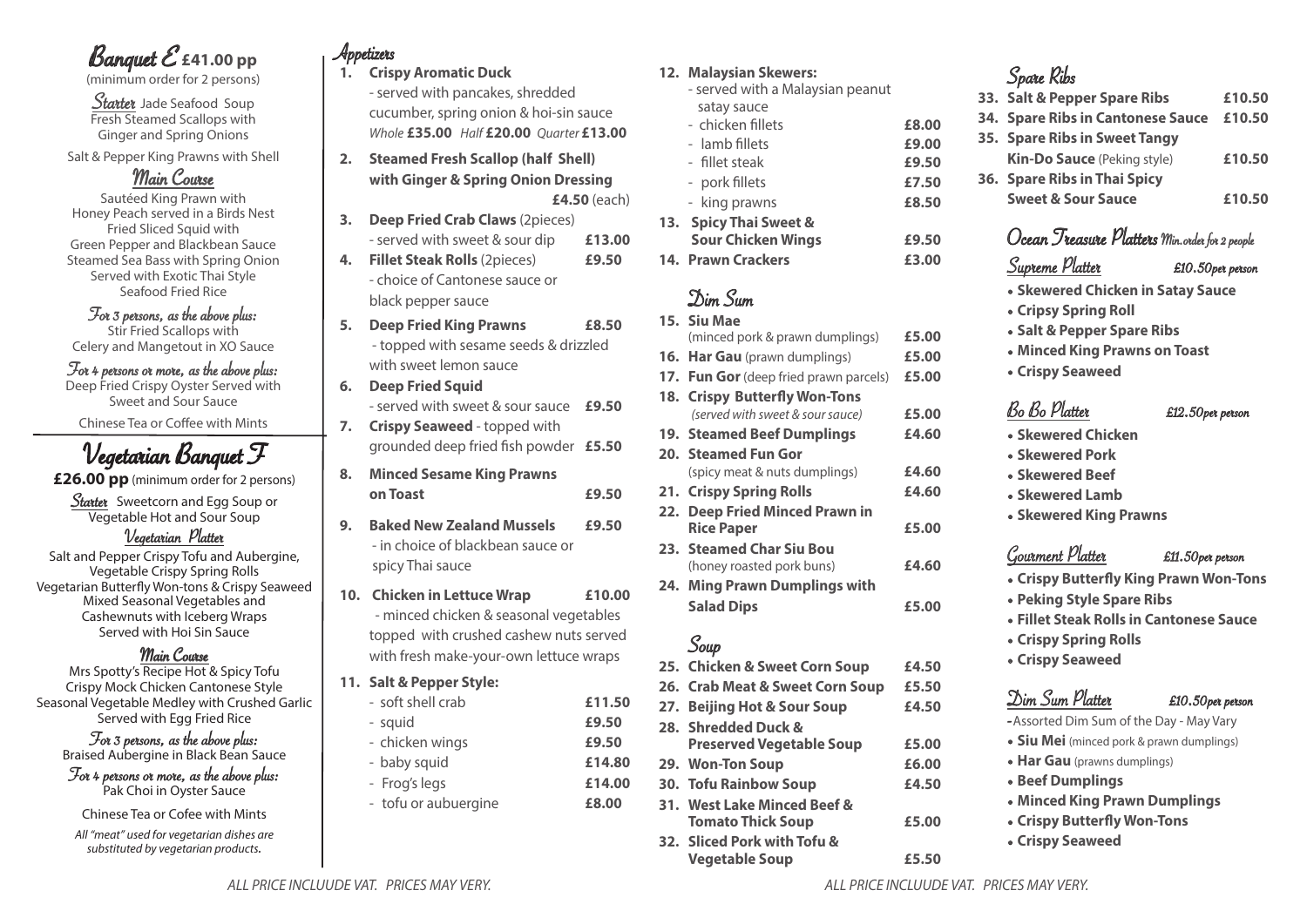### Vegetarian Starters All "Meat" use for vegetarian dishes are substituted by vegetable products.

**37. Veggie Platter** Min.Min.order for 2 people **£9.50** per person

> - skewered veggie chicken satay, veggie spring rolls, salt & pepper aubergine, veggie wontons & seaweed

| 38. Minced Seasonal Vegetables &                                           |                                         |
|----------------------------------------------------------------------------|-----------------------------------------|
| <b>Iceberg Wraps</b>                                                       | £9.00                                   |
| - sautéed minced vegetables, topped                                        |                                         |
| with crushed cashewnuts with fresh                                         |                                         |
| make-your-own lettuce wraps                                                |                                         |
| 39. Aromatic Crispy Mongolian                                              |                                         |
| "Mock" Lamb                                                                | £10.00                                  |
| - served with pancakes, shredded cucumber,<br>spring onion & hoi-sin sauce |                                         |
| 40. Salt & Pepper Crispy Tofu                                              | £8.00                                   |
| 41. Vegetable Spring Rolls                                                 | £4.00                                   |
| 42. Deep Fried Vegetarian                                                  |                                         |
| <b>Butterfly Won-Tons</b><br>- served with sweet & sour sauce              | £4.00                                   |
| 43. Skewered "Mock" Chicken in                                             |                                         |
| <b>Peanut Satay Sauce (2)</b>                                              | £8.00                                   |
| 44. Skewered "Mock" Lamb in                                                |                                         |
| <b>Black Pepper Sauce (2)</b>                                              | £8.50                                   |
| 45. Skewered "Mock" Fillet                                                 |                                         |
| <b>Steak Rolls (2)</b>                                                     | £8.50                                   |
| <b>46. Tofu Rainbow Soup</b>                                               | £4.50                                   |
| 47. Vegetable Hot & Sour Soup                                              | £4.50                                   |
| 48. Sweetcorn & Egg Soup                                                   | £4.50                                   |
| 49. Tofu & Vegetable Soup                                                  | £4.50                                   |
| Chicken Dishes                                                             |                                         |
| 50. Crispy Fried Spring Chicken                                            |                                         |
|                                                                            | - Cantonese style or black pepper sauce |

| Whole £21.00 Half £12.00              |        |
|---------------------------------------|--------|
| 51. Stir Fried Chicken with Asparagus |        |
| in Garlic Oyster Sauce                | £13.50 |
| 52. Stir Fried Chicken in             |        |
| <b>Beijing Sauce</b>                  | £11.50 |

|     | 53. Stir Fried Chicken in Garlic &         |        |
|-----|--------------------------------------------|--------|
|     | Chilli Sauce                               | £11.50 |
|     | 54. Stir Fried Chicken with Green          |        |
|     | <b>Peppers in Blackbean Sauce</b>          | £11.50 |
|     | 55. Chicken in Kung-Po Sauce               | £12.50 |
|     | 56. Stir Fried Chicken in Malaysian        |        |
|     | <b>Peanut Satay Sauce</b>                  | £11.50 |
|     | 57. Stir Fried Chicken with Mixed          |        |
|     | <b>Vegetables &amp; Cashewnuts in</b>      |        |
|     | <b>Oyster Sauce</b>                        | £12.50 |
|     | 58. Stir Fried Chicken in                  |        |
|     | <b>Ocean Treasure Curry Sauce</b>          | £11.50 |
|     | 59. Chicken with Pineapple &               |        |
|     | <b>Sweet Ginger</b>                        | £11.50 |
|     | 60. Stir Fried Chicken with Seasonal       |        |
|     | <b>Vegetables in Oyster Sauce</b>          | £11.50 |
|     | 61. Singapore Style Chicken                | £11.50 |
|     | 62. Crispy Chicken in                      |        |
|     | <b>Cantonese Sauce</b>                     | £11.50 |
|     | 63. Crispy Chicken in Sweet &              |        |
|     | <b>Sour Sauce</b>                          | £11.50 |
|     | 64. Crispy Chicken in Spicy Thai           |        |
|     | <b>Sweet &amp; Sour Sauce</b>              | £11.50 |
|     | 65. Crispy Chicken in Sichuan Sauce £11.50 |        |
|     | 66. Crispy Fillets of Chicken in           |        |
|     | <b>Lemon &amp; Honey Sauce</b>             | £11.50 |
|     | <b>Beef</b> Dishes                         |        |
|     | 67. Stir Fried Beef with Asparagus in      |        |
|     | <b>Garlic Oyster Sauce</b>                 | £13.50 |
| 68. | <b>Stir Fried Beef in Black</b>            |        |
|     |                                            |        |

| ice     | £11.50              | 79. Crispy Shredded Beef in                 |        |
|---------|---------------------|---------------------------------------------|--------|
| Ľ       |                     | <b>Cantonese Sauce</b>                      | £11.50 |
|         | £11.50              | 80. Crispy Shredded Beef in                 |        |
| asonal  |                     | <b>Garlic and Chilli Sauce</b>              | £11.50 |
|         |                     | 81. Crispy Shredded Beef in                 |        |
| ce      | £11.50              | <b>Spicy Thai Sweet &amp; Sour Sauce</b>    | £11.50 |
|         | £11.50              |                                             |        |
|         |                     | Lamb Dishes                                 |        |
|         | £11.50              | 82. Sizzling Lamb in Black                  |        |
|         |                     | <b>Pepper Sauce</b>                         | £13.50 |
|         | £11.50              | 83. Sizzling Lamb with Garlic &             |        |
| hai     |                     | <b>Chilli Sauce</b>                         | £13.50 |
|         | £11.50              | 84. Sizzling Lamb with Ginger &             |        |
|         | <b>Sauce £11.50</b> | <b>Spring Onions</b>                        | £13.50 |
| 'n      |                     | 85. Sizzling Lamb with Green Peppers        |        |
|         | £11.50              | in Blackbean Sauce                          | £13.50 |
|         |                     | 86. Sizzling Lamb in Satay Sauce            | £13.50 |
|         |                     | 87. Sizzling Lamb with Seasonal             |        |
| agus in |                     | <b>Vegetables in Oyster Sauce</b>           | £13.50 |
|         | £13.50              | 88. Sizzling Lamb in Sichuan Sauce £13.50   |        |
|         |                     | 89. Wok Fried Beijing Style Lamb            | £15.00 |
|         | £11.50              |                                             |        |
|         |                     | Pork Dishes                                 |        |
|         | £11.50              | <b>90 Cricny Fried Dork Chone Marinated</b> |        |

**73. Stir Fried Beef with Mixed** 

**74. Stir Fried Beef in Ocean Treasure** 

**76. Stir Fried Beef with Pineapple &** 

**77. Stir Fried Beef with Seasonal** 

**Vegetables & Toasted Cashewnuts in Oyster Sauce £12.50**

**Curry Sauce £11.50 75. Stir Fried Beef in Oyster Sauce £11.50**

**Sweet Ginger £11.50**

**Vegetables in Oyster Sauce £11.50 78. Stir Fried Beef in Sichuan Sauce £11.50**

| <b>POIK JUSHES</b>                       |        |  |  |
|------------------------------------------|--------|--|--|
| 90. Crispy Fried Pork Chops Marinated    |        |  |  |
| in Lemon Grass                           | £13.50 |  |  |
| 91. Salt & Pepper Pork Chops             | £13.50 |  |  |
| 92. Pork Chops in Cantonese Sauce £13.50 |        |  |  |
| 93. Stir Fried Pork in Malaysian         |        |  |  |
| <b>Satay Sauce</b>                       | £11.00 |  |  |

|  | 94. Stir Fried Pork with Green Peppers |        |
|--|----------------------------------------|--------|
|  | in Blackbean Sauce                     | £11.00 |
|  | 95. Stir Fried Pork with Mixed V       |        |
|  | egetables & Toasted Cashewnuts         |        |
|  | in Oyster Sauce                        | £12.50 |
|  | 96. Stir Fried Pork with Pineapple &   |        |
|  | <b>Sweet Ginger</b>                    | £11.00 |
|  | 97. Stir Fried Pork with Seasonal      |        |
|  | <b>Vegetables in Oyster Sauce</b>      | £11.00 |
|  | 98. Sweet & Sour Crispy Pork           | £11.00 |
|  | 99. Spicy Thai Sweet & Sour            |        |
|  | <b>Crispy Pork</b>                     | £11.00 |
|  | <b>100. Chinese Roast Pork with</b>    |        |
|  | <b>Asparagus in Garlic</b>             |        |
|  | <b>Oyster Sauce</b>                    | £13.50 |
|  | 101. Chinese Roast Pork in Garlic &    |        |
|  | <b>Chilli Sauce</b>                    | £11.00 |
|  | 102. Chinese Roast Pork in Malaysian   |        |
|  | <b>Peanut Satay Sauce</b>              | £11.00 |

## Sizzling Fillet Steak Dishes

| <b>103. Sizzling Fillet Steak in</b>    |        |
|-----------------------------------------|--------|
| <b>Black Pepper Sauce</b>               | £15.80 |
| <b>104.Sizzling Fillet Steak in</b>     |        |
| <b>Cantonese Sauce</b>                  | £15.80 |
| 105. Sizzling Fillet Steak in Garlic &  |        |
| Chili Sauce                             | £15.80 |
| 106. Sizzling Fillet Steak with         |        |
| <b>Ginger &amp; Spring Onions</b>       | £15.80 |
| <b>107.Sizzling Fillet Steak with</b>   |        |
| <b>Green Peppers in</b>                 |        |
| <b>Blackbean Sauce</b>                  | £15.80 |
| 108. Sizzling Fillet Steak in Malaysian |        |
| <b>Peanut Satay Sauce</b>               | £15.80 |
| 109. Sizzling Fillet Steak in Sichuan   |        |
| Sauce                                   | £15.80 |
| 110. Sizzling Fillet Steak Thai Style   | £16.80 |
| DDICEC MANULEDV                         |        |

**Pepper Sauce 69. Stir Fried Beef in Cantonese Sauce** 

**70. Stir Fried Beef with Green Peppers &** 

**71. Stir Fried Beef with Ginger &** 

**72. Stir Fried Beef in Malaysian** 

**Blackbean Sauce £11.50**

**Spring Onions £11.50**

**Satay Sauce £11.50**

*ALL PRICE INCLUUDE VAT. PRICES MAY VERY. ALL PRICE INCLUUDE VAT. PRICES MAY VERY.*